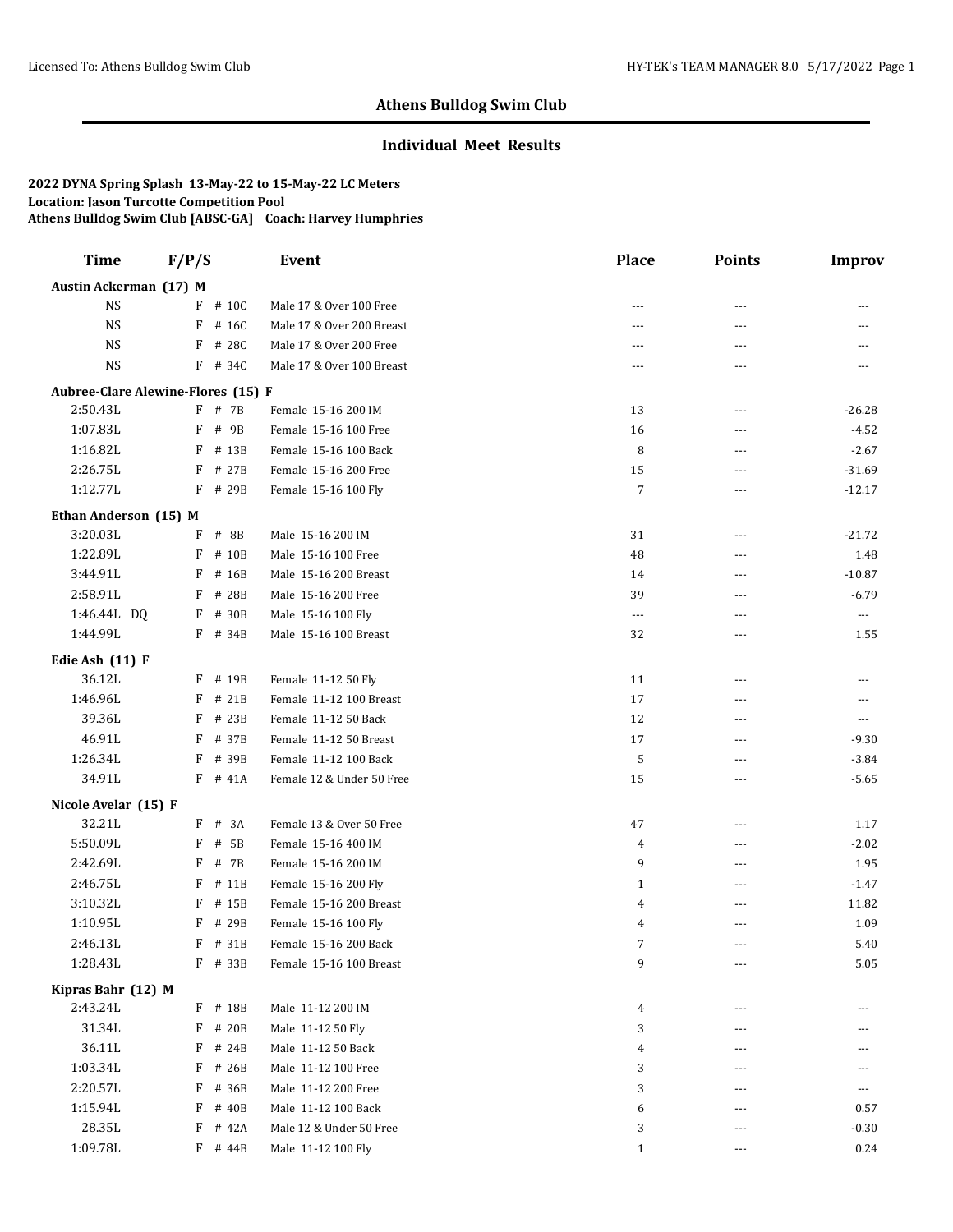## **Individual Meet Results**

| <b>Time</b>              | F/P/S       | Event                       | <b>Place</b>   | <b>Points</b>  | <b>Improv</b>        |
|--------------------------|-------------|-----------------------------|----------------|----------------|----------------------|
| Sima Bahr (10) F         |             |                             |                |                |                      |
| 3:19.47L                 | F # 17A     | Female 10 & Under 200 IM    | $\mathbf{1}$   | $\cdots$       | $-2.08$              |
| 40.75L                   | F<br># 19A  | Female 10 & Under 50 Fly    | $\sqrt{2}$     | ---            | 1.76                 |
| 42.92L                   | F<br># 23A  | Female 10 & Under 50 Back   | $\overline{c}$ | $---$          | $-0.69$              |
| 1:24.29L                 | F<br># 25A  | Female 10 & Under 100 Free  | $\overline{4}$ | ---            | ---                  |
| 49.09L                   | # 37A<br>F  | Female 10 & Under 50 Breast | $\overline{c}$ | $---$          | $---$                |
| 1:34.18L                 | F<br># 39A  | Female 10 & Under 100 Back  | $\overline{2}$ | $---$          | $---$                |
| 35.68L                   | F<br># 41A  | Female 12 & Under 50 Free   | 17             | ---            | $---$                |
| 1:35.49L                 | F # 43A     | Female 10 & Under 100 Fly   | $\mathbf{1}$   | ---            | $---$                |
| Eli Bates (16) M         |             |                             |                |                |                      |
| 2:07.90L                 | F # 28B     | Male 15-16 200 Free         | 9              | $---$          | $-4.43$              |
| 1:04.70L                 | # 30B<br>F  | Male 15-16 100 Fly          | 9              | ---            | $-4.41$              |
| 1:12.40L                 | F # 34B     | Male 15-16 100 Breast       | $\overline{c}$ | $\overline{a}$ | $-3.22$              |
| Martha Kyle Bates (14) F |             |                             |                |                |                      |
| <b>NS</b>                | F # 3A      | Female 13 & Over 50 Free    | ---            | $\cdots$       | $\cdots$             |
| 1:18.64L                 | F<br># 29A  | Female 13-14 100 Fly        | 16             | ---            | $-0.85$              |
| 2:53.26L                 | F<br># 31A  | Female 13-14 200 Back       | 12             | ---            | $-3.67$              |
| 1:32.55L                 | F # 33A     | Female 13-14 100 Breast     | 16             | ---            | 5.96                 |
| Nola Bramlett (11) F     |             |                             |                |                |                      |
| 44.94L                   | F # 19B     | Female 11-12 50 Fly         | 35             | ---            | $---$                |
| 1:49.13L                 | # 21B<br>F  | Female 11-12 100 Breast     | 18             | ---            | ---                  |
| 44.17L                   | F # 23B     | Female 11-12 50 Back        | 25             | $---$          | $---$                |
| Haylee Cain (13) F       |             |                             |                |                |                      |
| 5:57.07L                 | F<br>$#$ 1B | Female 13-14 400 Free       | 18             | ---            | ---                  |
| 32.09L                   | # 3A<br>F   | Female 13 & Over 50 Free    | 44             | ---            | $-0.86$              |
| 3:12.80L                 | F<br># 7A   | Female 13-14 200 IM         | 30             | ---            | $\cdots$             |
| 1:13.76L                 | # 9A<br>F   | Female 13-14 100 Free       | 39             | ---            | $-13.89$             |
| 1:27.43L                 | F # 13A     | Female 13-14 100 Back       | 46             | ---            | 0.27                 |
| Makaylee Cain (16) F     |             |                             |                |                |                      |
| 5:32.98L                 | # 1C<br>F   | Female 15-16 400 Free       | 21             | ---            | ---                  |
| 33.61L                   | # 3A<br>F   | Female 13 & Over 50 Free    | 62             | $\cdots$       | 1.36                 |
| 2:55.28L                 | F<br># 7B   | Female 15-16 200 IM         | 19             | $\cdots$       | $-25.10$             |
| 1:10.03L                 | $F$ # 9B    | Female 15-16 100 Free       | 25             |                | $-12.10$             |
| 3:22.46L                 | $F$ # 15B   | Female 15-16 200 Breast     | 10             | ---            | $\cdots$             |
| Lucy Cochran (10) F      |             |                             |                |                |                      |
| <b>NS</b>                | F # 17A     | Female 10 & Under 200 IM    | ---            | ---            | ---                  |
| 47.41L                   | # 19A<br>F  | Female 10 & Under 50 Fly    | 10             |                | ---                  |
| 45.51L                   | F<br># 23A  | Female 10 & Under 50 Back   | 5              | ---            | $-1.59$              |
| 1:29.91L                 | F<br># 25A  | Female 10 & Under 100 Free  | 9              | ---            | $-23.04$             |
| 3:23.75L                 | F<br># 35A  | Female 10 & Under 200 Free  | 5              |                | $-44.21$             |
| 53.89L                   | # 37A<br>F  | Female 10 & Under 50 Breast | 8              |                | 0.17                 |
| 1:47.34L                 | # 39A<br>F  | Female 10 & Under 100 Back  | 9              |                | $\scriptstyle\cdots$ |
| 37.98L                   | $F$ # 41A   | Female 12 & Under 50 Free   | 31             | ---            | 0.37                 |
|                          |             |                             |                |                |                      |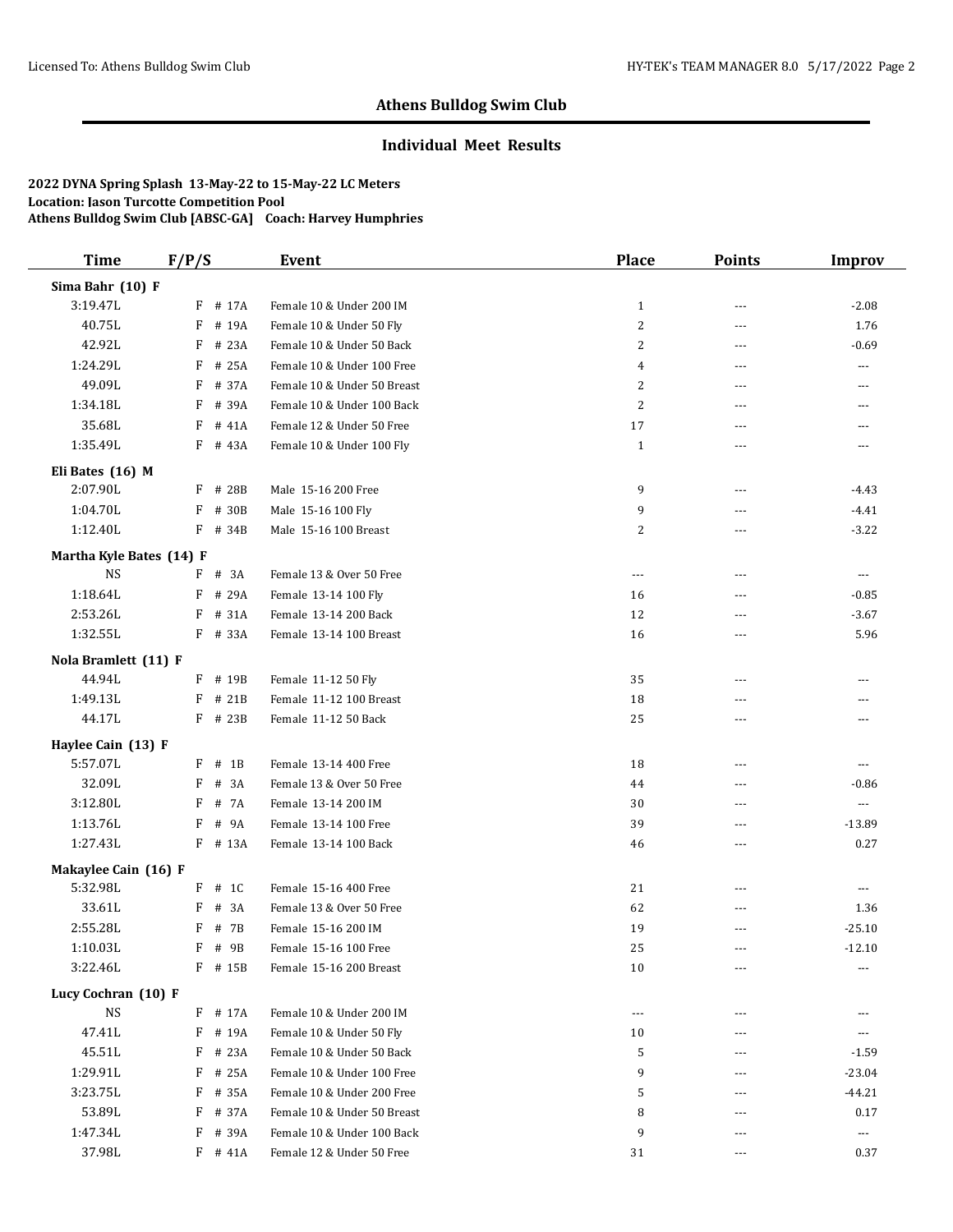## **Individual Meet Results**

#### **2022 DYNA Spring Splash 13-May-22 to 15-May-22 LC Meters Location: Jason Turcotte Competition Pool Athens Bulldog Swim Club [ABSC-GA] Coach: Harvey Humphries**

| <b>Time</b>                  | F/P/S                 | Event                        | <b>Place</b>   | <b>Points</b>  | Improv                   |
|------------------------------|-----------------------|------------------------------|----------------|----------------|--------------------------|
| Savannah Cochran (13) F      |                       |                              |                |                |                          |
| 3:11.33L                     | F # 7A                | Female 13-14 200 IM          | 28             | $\overline{a}$ | $\overline{a}$           |
| 1:17.51L                     | F<br># 9A             | Female 13-14 100 Free        | 49             | ---            | $-15.95$                 |
| 1:32.22L                     | F<br># 13A            | Female 13-14 100 Back        | 61             | ---            | 2.65                     |
| 2:54.83L                     | F<br># 27A            | Female 13-14 200 Free        | 51             | ---            | $-47.22$                 |
| 1:42.53L                     | F<br># 29A            | Female 13-14 100 Fly         | 46             | ---            | $\scriptstyle\cdots$     |
| 1:40.37L                     | F # 33A               | Female 13-14 100 Breast      | 35             | $---$          | 2.20                     |
| Patrick Coverdill (11) M     |                       |                              |                |                |                          |
| 2:50.26L                     | # 18B<br>F            | Male 11-12 200 IM            | 8              | $\overline{a}$ | $\cdots$                 |
| 1:37.43L                     | F<br># 22B            | Male 11-12 100 Breast        | 7              | ---            | $-0.50$                  |
| 36.20L                       | $\, {\bf F}$<br># 24B | Male 11-12 50 Back           | 5              | $---$          | ---                      |
| 1:11.53L                     | F<br># 26B            | Male 11-12 100 Free          | 13             | $- - -$        | ---                      |
| 2:34.72L                     | F<br># 36B            | Male 11-12 200 Free          | 13             | ---            | ---                      |
| 44.82L                       | F<br># 38B            | Male 11-12 50 Breast         | 8              | ---            | ---                      |
| 1:17.33L                     | F<br># 40B            | Male 11-12 100 Back          | 7              | ---            | $---$                    |
| 32.22L                       | F<br># 42A            | Male 12 & Under 50 Free      | 12             | $\overline{a}$ | $-0.02$                  |
| Sage Dennison (10) F         |                       |                              |                |                |                          |
| 3:20.16L                     | F<br># 35A            | Female 10 & Under 200 Free   | 3              | $- - -$        | $---$                    |
| 51.87L                       | F<br># 37A            | Female 10 & Under 50 Breast  | 5              | ---            | ---                      |
| 39.08L                       | F<br># 41A            | Female 12 & Under 50 Free    | 35             | $- - -$        | $-2.46$                  |
| 6:58.48L                     | $F$ # 45              | Female 10 & Under 400 Free   | 10             | ---            | $-11.81$                 |
| Lane Dorman (9) F            |                       |                              |                |                |                          |
| 1:57.69L                     | # 21A<br>F            | Female 10 & Under 100 Breast | 6              | ---            | $-27.75$                 |
| 48.49L                       | # 23A<br>F            | Female 10 & Under 50 Back    | 9              | ---            | $-10.61$                 |
| 1:37.23L                     | F<br># 25A            | Female 10 & Under 100 Free   | 17             | $- - -$        | $-21.69$                 |
| 55.33L                       | F<br># 37A            | Female 10 & Under 50 Breast  | 11             | ---            | 0.40                     |
| 1:42.76L                     | F<br># 39A            | Female 10 & Under 100 Back   | 5              | $- - -$        | $\cdots$                 |
| 42.08L                       | F<br># 41A            | Female 12 & Under 50 Free    | 56             | ---            | $-2.45$                  |
| <b>Brandon Hailey (17) M</b> |                       |                              |                |                |                          |
| 5:01.79L                     | # 2D<br>F             | Male 17 & Over 400 Free      | 8              | ---            | $\cdots$                 |
| 28.56L                       | F<br># 4A             | Male 13 & Over 50 Free       | 43             | ---            | 0.09                     |
| 2:31.53L                     | F<br># 8C             | Male 17 & Over 200 IM        | $\overline{7}$ | $- - -$        | $-5.80$                  |
| 1:02.72L                     | F<br># 10C            | Male 17 & Over 100 Free      | 14             | $\overline{a}$ | $-0.61$                  |
| 2:56.93L                     | F # 16C               | Male 17 & Over 200 Breast    | 4              | $---$          | $\cdots$                 |
| 2:19.05L                     | F # 28C               | Male 17 & Over 200 Free      | 10             |                | $-2.01$                  |
| 1:07.90L                     | $F$ # 30C             | Male 17 & Over 100 Fly       | 8              |                | $-0.65$                  |
| 1:17.88L                     | $F$ # 34C             | Male 17 & Over 100 Breast    | 4              | ---            | $-1.76$                  |
| Crenshaw Halbach (13) M      |                       |                              |                |                |                          |
| 2:53.14L                     | $F$ # 8A              | Male 13-14 200 IM            | 21             | ---            | $-8.77$                  |
| 1:09.30L                     | $F$ # 10A             | Male 13-14 100 Free          | 37             |                | $-4.21$                  |
| 2:55.79L DQ                  | $F$ # 12A             | Male 13-14 200 Fly           | $---$          | ---            | $\hspace{0.05cm} \ldots$ |
| 1:24.26L                     | F # 14A               | Male 13-14 100 Back          | 26             | $---$          | 4.87                     |
|                              |                       |                              |                |                |                          |

**Riley Harding (14) F**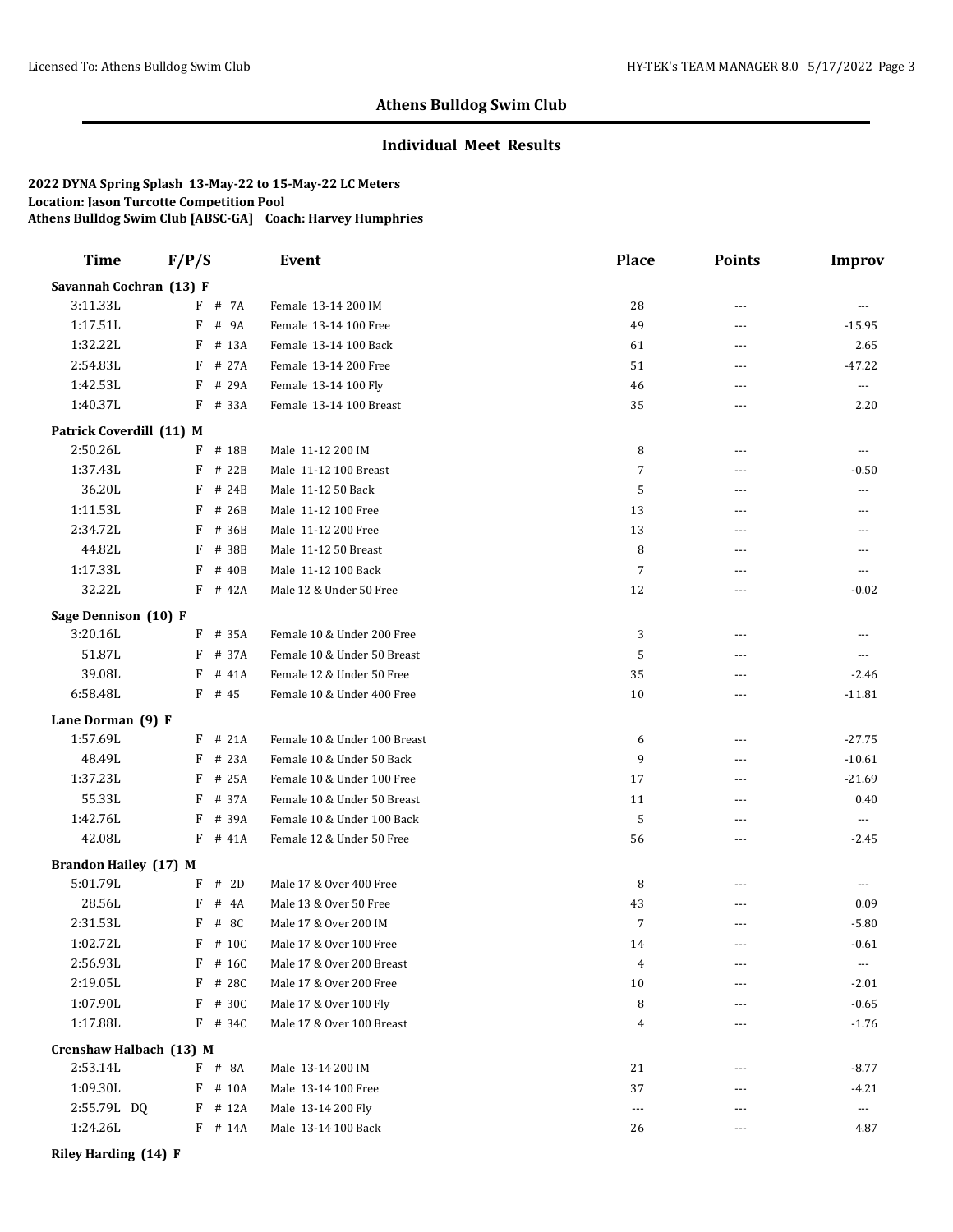## **Individual Meet Results**

| <b>Time</b>             | F/P/S      | Event                            | <b>Place</b>   | <b>Points</b> | <b>Improv</b>            |
|-------------------------|------------|----------------------------------|----------------|---------------|--------------------------|
| Riley Harding (14) F    |            |                                  |                |               |                          |
| 31.38L                  | F<br># 3A  | Female 13 & Over 50 Free         | 28             | ---           | $-0.94$                  |
| 6:03.06L                | F          | # 5A<br>Female 13-14 400 IM      | $\overline{4}$ | ---           | $\scriptstyle\cdots$     |
| 2:52.65L                | F          | # 7A<br>Female 13-14 200 IM      | 13             | $---$         | $\cdots$                 |
| 1:08.75L                | # 9A<br>F  | Female 13-14 100 Free            | 14             | ---           | $-5.01$                  |
| 3:17.29L                | F          | # 15A<br>Female 13-14 200 Breast | 8              | $---$         | $-6.06$                  |
| 2:31.14L                | # 27A<br>F | Female 13-14 200 Free            | 18             | ---           | $-12.31$                 |
| 2:52.86L                | F          | # 31A<br>Female 13-14 200 Back   | 10             | $\cdots$      | $-15.45$                 |
| 1:33.45L                | F # 33A    | Female 13-14 100 Breast          | 20             | ---           | $-0.90$                  |
| Cash Havick (15) M      |            |                                  |                |               |                          |
| 2:59.12L                | F # 8B     | Male 15-16 200 IM                | 28             | $---$         | $\cdots$                 |
| 1:05.40L                | F          | # 10B<br>Male 15-16 100 Free     | 32             | ---           | $\cdots$                 |
| <b>NS</b>               | F          | # 14B<br>Male 15-16 100 Back     | $\ldots$       | ---           | $---$                    |
| 3:16.94L                | $F$ # 16B  | Male 15-16 200 Breast            | 11             | ---           | ---                      |
| Lillian Johnson (11) F  |            |                                  |                |               |                          |
| 48.67L                  | F # 19B    | Female 11-12 50 Fly              | 40             | ---           | ---                      |
| 1:51.42L                | F          | # 21B<br>Female 11-12 100 Breast | 21             | ---           | ---                      |
| 52.14L                  | F          | # 23B<br>Female 11-12 50 Back    | 51             | ---           | ---                      |
| 53.94L                  | F          | # 37B<br>Female 11-12 50 Breast  | 29             | ---           | ---                      |
| 1:52.76L                | F          | # 39B<br>Female 11-12 100 Back   | 31             | $---$         | $---$                    |
| 44.33L                  | $F$ # 41A  | Female 12 & Under 50 Free        | 69             | ---           | ---                      |
| Kevin Joy (12) M        |            |                                  |                |               |                          |
| 3:36.04L                | F          | # 18B<br>Male 11-12 200 IM       | 22             | ---           | ---                      |
| 42.10L                  | F          | # 24B<br>Male 11-12 50 Back      | 17             | ---           | ---                      |
| 1:26.03L                | $F$ # 26B  | Male 11-12 100 Free              | 35             | ---           | ---                      |
| Molly Kaiser (13) F     |            |                                  |                |               |                          |
| 3:22.08L                | F # 7A     | Female 13-14 200 IM              | 37             | ---           | ---                      |
| 1:18.83L                | F          | # 9A<br>Female 13-14 100 Free    | 53             | ---           | ---                      |
| 1:34.51L                | F # 13A    | Female 13-14 100 Back            | 65             | ---           | $\cdots$                 |
| Shaan Kannan (14) M     |            |                                  |                |               |                          |
| 5:13.34L                | F<br># 2B  | Male 13-14 400 Free              | 10             | ---           | $-37.40$                 |
| 30.52L                  | $F$ # 4A   | Male 13 & Over 50 Free           | 67             | ---           | $-0.49$                  |
| 1:07.62L                | $F$ # 10A  | Male 13-14 100 Free              | 32             |               | $-8.20$                  |
| 2:55.64L                | $F$ # 12A  | Male 13-14 200 Fly               | $\overline{7}$ |               | ---                      |
| 1:25.91L                | $F$ # 14A  | Male 13-14 100 Back              | 31             |               | $-5.28$                  |
| 2:29.94L                | $F$ # 28A  | Male 13-14 200 Free              | 21             | ---           | $-13.00$                 |
| 3:03.40L                | F          | # 32A<br>Male 13-14 200 Back     | 17             |               | $-12.49$                 |
| 1:33.25L                | F # 34A    | Male 13-14 100 Breast            | 23             | ---           | 2.39                     |
| Nakul Karumbaiah (13) M |            |                                  |                |               |                          |
| 1:06.23L                | $F$ # 10A  | Male 13-14 100 Free              | 23             |               | $-4.02$                  |
| 4:02.43L                | F          | # 12A<br>Male 13-14 200 Fly      | 9              |               | $\hspace{0.05cm} \ldots$ |
| 1:20.98L                | F          | # 14A<br>Male 13-14 100 Back     | 23             |               | $-0.69$                  |
| 3:18.35L                | $F$ # 16A  | Male 13-14 200 Breast            | 14             | ---           | $-3.76$                  |
|                         |            |                                  |                |               |                          |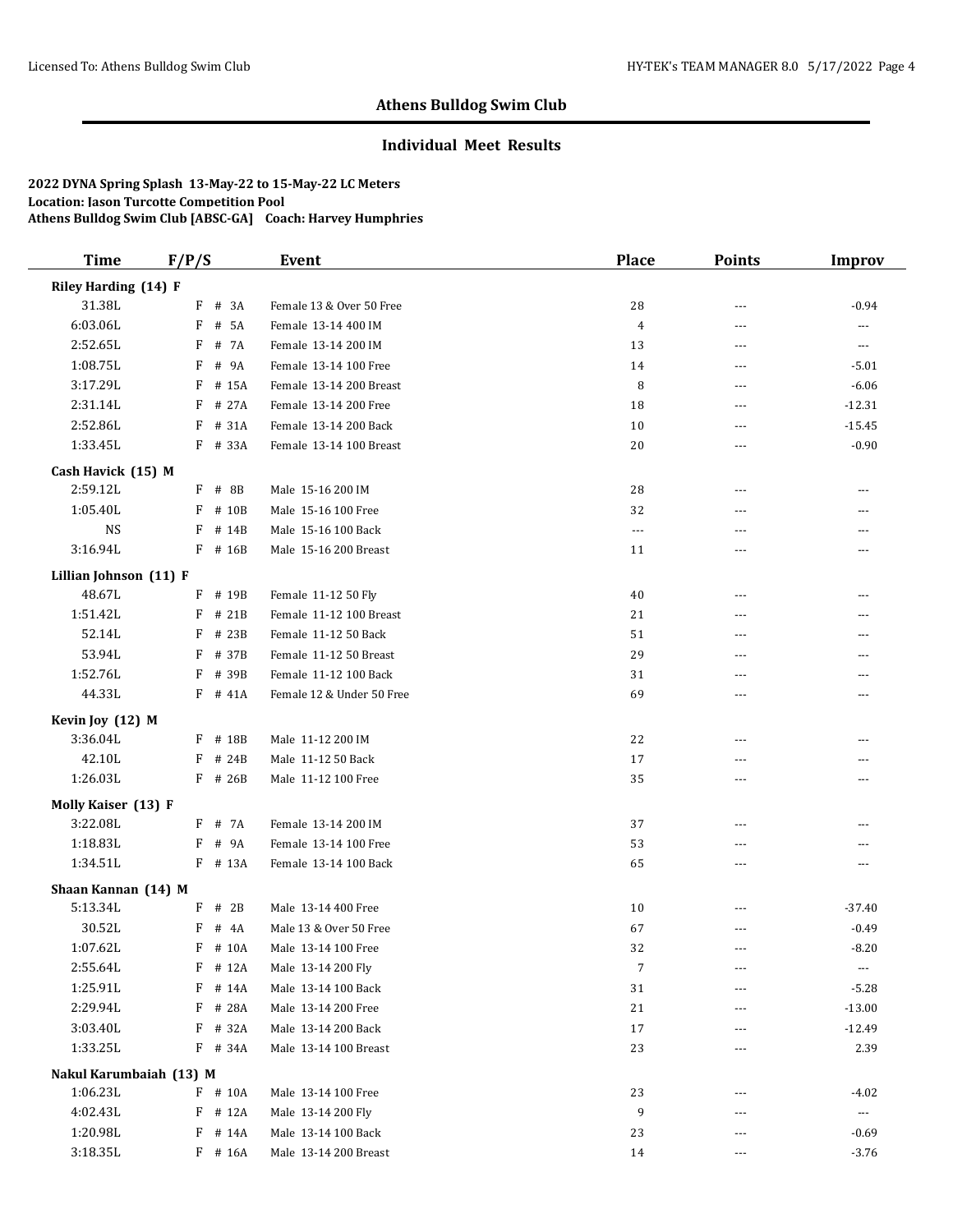## **Individual Meet Results**

| <b>Time</b>             | F/P/S      | <b>Event</b>                | <b>Place</b> | <b>Points</b>            | <b>Improv</b> |
|-------------------------|------------|-----------------------------|--------------|--------------------------|---------------|
| Vidur Karumbaiah (11) M |            |                             |              |                          |               |
| 2:51.01L                | F # 18B    | Male 11-12 200 IM           | 9            | ---                      | 1.11          |
| 34.31L                  | F<br># 20B | Male 11-12 50 Fly           | 8            | $\overline{a}$           | $-1.51$       |
| 1:24.67L                | # 22B<br>F | Male 11-12 100 Breast       | $\mathbf{1}$ | $\overline{a}$           | $-0.92$       |
| 1:09.69L                | F<br># 26B | Male 11-12 100 Free         | 10           | ---                      | $-8.46$       |
| Alice Kennedy (18) F    |            |                             |              |                          |               |
| 2:55.24L                | F<br># 7C  | Female 17 & Over 200 IM     | 4            | $---$                    | 2.20          |
| 1:10.71L                | F<br># 9C  | Female 17 & Over 100 Free   | 8            | $---$                    | 4.53          |
| 1:24.61L                | F<br># 13C | Female 17 & Over 100 Back   | 9            | $\overline{a}$           | 0.82          |
| 2:33.92L                | F<br># 27C | Female 17 & Over 200 Free   | 6            | $---$                    | $-3.92$       |
| 1:19.18L                | F<br># 29C | Female 17 & Over 100 Fly    | 4            | $\overline{a}$           | 3.52          |
| 2:58.61L                | F # 31C    | Female 17 & Over 200 Back   | 6            | ---                      | 4.55          |
| Ethan King (9) M        |            |                             |              |                          |               |
| 1:11.62L                | # 38A<br>F | Male 10 & Under 50 Breast   | 31           | $---$                    | $-1.00$       |
| 1:58.87L                | F<br># 40A | Male 10 & Under 100 Back    | 26           | $\overline{a}$           | $-12.25$      |
| 56.70L                  | F<br># 42A | Male 12 & Under 50 Free     | 92           | ---                      | 5.75          |
| Christopher Koch (13) M |            |                             |              |                          |               |
| 4:49.20L                | $F$ # 2B   | Male 13-14 400 Free         | 3            | ---                      | $-19.97$      |
| 28.97L                  | F<br># 4A  | Male 13 & Over 50 Free      | 47           | $\overline{a}$           | $-0.47$       |
| 2:33.71L                | # 8A<br>F  | Male 13-14 200 IM           | 6            | ---                      | 3.89          |
| 1:03.84L                | F<br># 10A | Male 13-14 100 Free         | 14           | ---                      | 0.22          |
| 2:51.60L                | # 16A<br>F | Male 13-14 200 Breast       | $\mathbf{1}$ | $\overline{a}$           | 1.26          |
| 2:13.69L                | # 28A<br>F | Male 13-14 200 Free         | 4            | ---                      | $-4.97$       |
| 2:34.98L                | F<br># 32A | Male 13-14 200 Back         | 3            | $---$                    | $-7.35$       |
| 1:19.18L                | F<br># 34A | Male 13-14 100 Breast       | 5            | $\overline{a}$           | 1.98          |
| Zach Krosner (16) M     |            |                             |              |                          |               |
| 2:49.48L DQ             | F # 8B     | Male 15-16 200 IM           | $---$        | ---                      | ---           |
| 1:07.36L                | # 10B<br>F | Male 15-16 100 Free         | 37           | $- - -$                  | 0.98          |
| 1:17.37L                | F<br># 14B | Male 15-16 100 Back         | 25           | $\overline{a}$           | 1.33          |
| 2:34.58L                | F<br># 28B | Male 15-16 200 Free         | 36           | ---                      | 3.38          |
| 2:57.78L DQ             | # 32B<br>F | Male 15-16 200 Back         | $---$        | ---                      | ---           |
| 1:32.22L                | # 34B<br>F | Male 15-16 100 Breast       | 28           | ---                      | $-3.69$       |
| Jacob Li (9) M          |            |                             |              |                          |               |
| 2:02.19L                | F # 22A    | Male 10 & Under 100 Breast  | 9            |                          |               |
| 54.38L                  | F<br># 24A | Male 10 & Under 50 Back     | 33           | ---                      |               |
| 1:39.69L                | F<br># 26A | Male 10 & Under 100 Free    | 22           | ---                      |               |
| Baylor Lingner (16) M   |            |                             |              |                          |               |
| 27.69L                  | F<br># 4A  | Male 13 & Over 50 Free      | 32           | ---                      | ---           |
| 1:03.64L                | F<br># 10B | Male 15-16 100 Free         | 25           |                          |               |
| 1:13.47L                | F<br># 14B | Male 15-16 100 Back         | 19           |                          | ---           |
| Aly McCullough (8) F    |            |                             |              |                          |               |
| 1:16.18L                | F<br># 37A | Female 10 & Under 50 Breast | 36           | $\overline{\phantom{a}}$ | $---$         |
| 2:09.43L                | F # 39A    | Female 10 & Under 100 Back  | 29           | $---$                    | $-49.02$      |
|                         |            |                             |              |                          |               |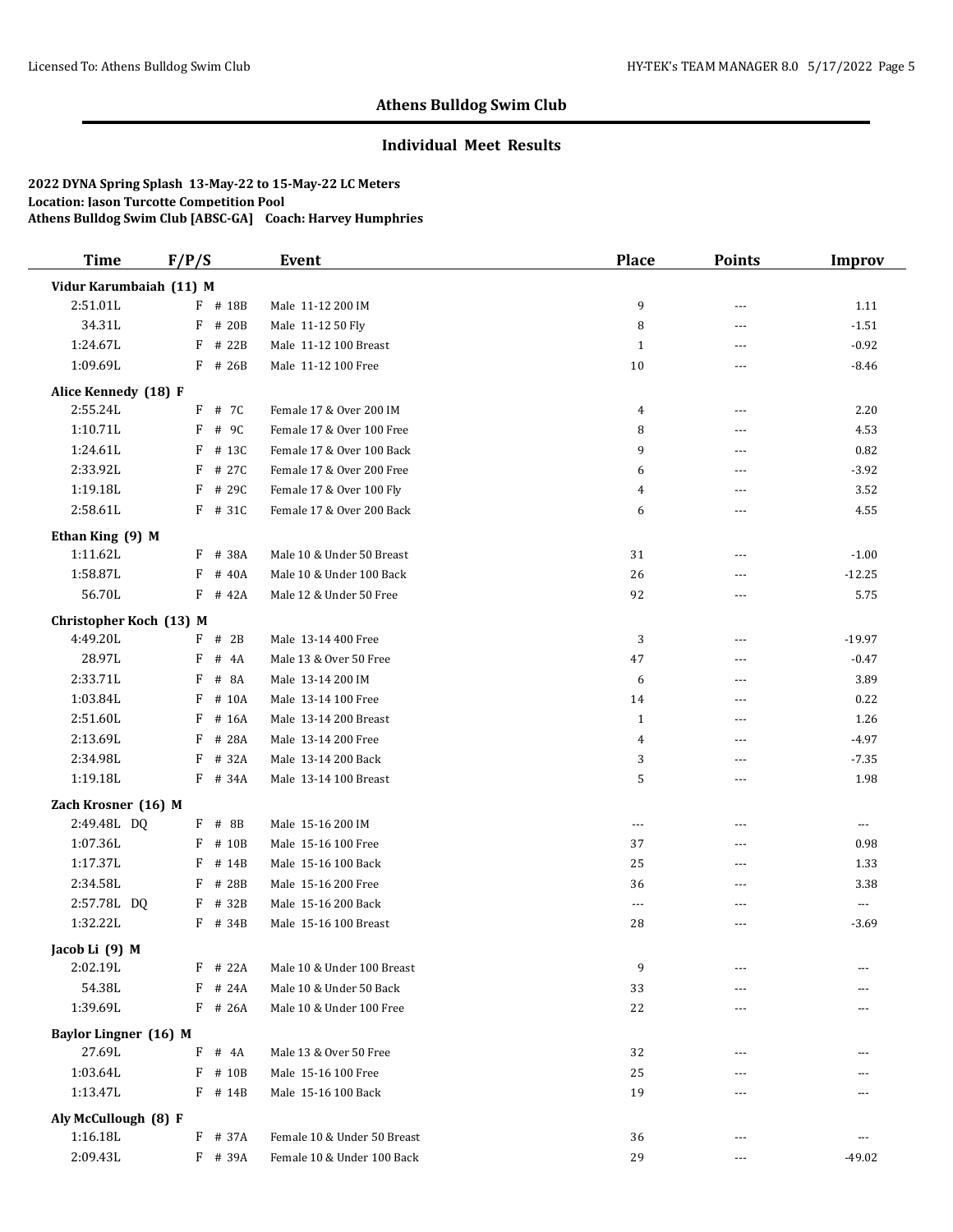## **Individual Meet Results**

| <b>Time</b>                      | F/P/S |           | <b>Event</b>                 | <b>Place</b>        | <b>Points</b> | <b>Improv</b>  |
|----------------------------------|-------|-----------|------------------------------|---------------------|---------------|----------------|
| Aly McCullough (8) F             |       |           |                              |                     |               |                |
| 51.30L                           |       | $F$ # 41A | Female 12 & Under 50 Free    | 84                  |               | 9.41           |
| Nolan McCullough (10) M          |       |           |                              |                     |               |                |
| 3:28.34L                         |       | F # 36A   | Male 10 & Under 200 Free     | 8                   | ---           | ---            |
| 1:50.48L                         | F     | # 40A     | Male 10 & Under 100 Back     | 21                  | ---           | $-31.11$       |
| 41.08L                           | F     | # 42A     | Male 12 & Under 50 Free      | 52                  | ---           | 0.92           |
| Sam McCullough (13) F            |       |           |                              |                     |               |                |
| 3:08.84L                         | F     | # 7A      | Female 13-14 200 IM          | 27                  | ---           | $\cdots$       |
| 1:12.76L                         | F     | # 9A      | Female 13-14 100 Free        | 34                  | ---           | $-15.08$       |
| 1:28.13L                         | F     | # 13A     | Female 13-14 100 Back        | 48                  | ---           | 4.36           |
| 3:56.69L                         | F     | # 15A     | Female 13-14 200 Breast      | 23                  | ---           | ---            |
| 2:51.58L                         | F     | # 27A     | Female 13-14 200 Free        | 47                  | ---           | ---            |
| 1:32.91L                         | F     | # 29A     | Female 13-14 100 Fly         | 39                  | $- - -$       | 5.17           |
| 3:08.39L                         | F     | # 31A     | Female 13-14 200 Back        | 27                  | ---           | ---            |
| 1:54.01L                         | F     | # 33A     | Female 13-14 100 Breast      | 57                  | $---$         | $---$          |
|                                  |       |           |                              |                     |               |                |
| Logan McLeroy (10) M<br>2:56.58L | F     | # 36A     | Male 10 & Under 200 Free     |                     |               |                |
| 1:40.48L                         | F     | # 40A     | Male 10 & Under 100 Back     | $\overline{c}$<br>9 | ---           | ---            |
| 37.04L                           |       | $F$ # 42A | Male 12 & Under 50 Free      |                     | ---           | ---<br>---     |
|                                  |       |           |                              | 34                  | ---           |                |
| Jillian Mundy (10) F             |       |           |                              |                     |               |                |
| <b>NS</b>                        | F     | # 21A     | Female 10 & Under 100 Breast | ---                 | ---           | $\cdots$       |
| <b>NS</b>                        | F     | # 23A     | Female 10 & Under 50 Back    | $\frac{1}{2}$       | $---$         | $\cdots$       |
| <b>NS</b>                        | F     | # 25A     | Female 10 & Under 100 Free   | $\cdots$            | ---           | ---            |
| 3:36.88L                         | F     | # 35A     | Female 10 & Under 200 Free   | 13                  | ---           | 4.42           |
| 1:47.93L                         | F     | # 39A     | Female 10 & Under 100 Back   | 12                  | ---           | $-7.31$        |
| 42.00L                           | F     | # 41A     | Female 12 & Under 50 Free    | 55                  | ---           | 1.34           |
| Isabella Nelson (14) F           |       |           |                              |                     |               |                |
| 3:21.15L                         | F     | # 7A      | Female 13-14 200 IM          | 36                  | ---           | $\cdots$       |
| 1:20.18L                         | F     | # 9A      | Female 13-14 100 Free        | 58                  | $---$         | $\overline{a}$ |
| 1:28.82L                         | F     | # 13A     | Female 13-14 100 Back        | 51                  | ---           | $-0.38$        |
| 3:45.24L                         | F     | # 15A     | Female 13-14 200 Breast      | 22                  | ---           | $---$          |
| 3:05.89L                         | F     | # 27A     | Female 13-14 200 Free        | 58                  | ---           | $\cdots$       |
| 1:45.12L                         |       | F # 29A   | Female 13-14 100 Fly         | 49                  |               |                |
| <b>NS</b>                        |       | F # 31A   | Female 13-14 200 Back        | $\cdots$            | ---           | ---            |
| 1:44.63L                         |       | F # 33A   | Female 13-14 100 Breast      | 45                  |               | 0.51           |
| <b>Ansley Nunnally (14) F</b>    |       |           |                              |                     |               |                |
| 5:21.51L                         | F     | $#$ 1B    | Female 13-14 400 Free        | 11                  | ---           | 10.87          |
| 31.09L                           | F     | # 3A      | Female 13 & Over 50 Free     | 24                  |               | 1.08           |
| 2:49.98L                         | F     | # 7A      | Female 13-14 200 IM          | 10                  |               | $-2.30$        |
| 1:08.02L                         | F     | # 9A      | Female 13-14 100 Free        | 11                  |               | 3.18           |
| 2:47.18L                         | F     | # 11A     | Female 13-14 200 Fly         | $\sqrt{2}$          |               | 4.40           |
| 2:27.19L                         | F     | # 27A     | Female 13-14 200 Free        | 11                  |               | $-0.62$        |
| 1:12.80L                         |       | F # 29A   | Female 13-14 100 Fly         | 6                   | ---           | 2.65           |
|                                  |       |           |                              |                     |               |                |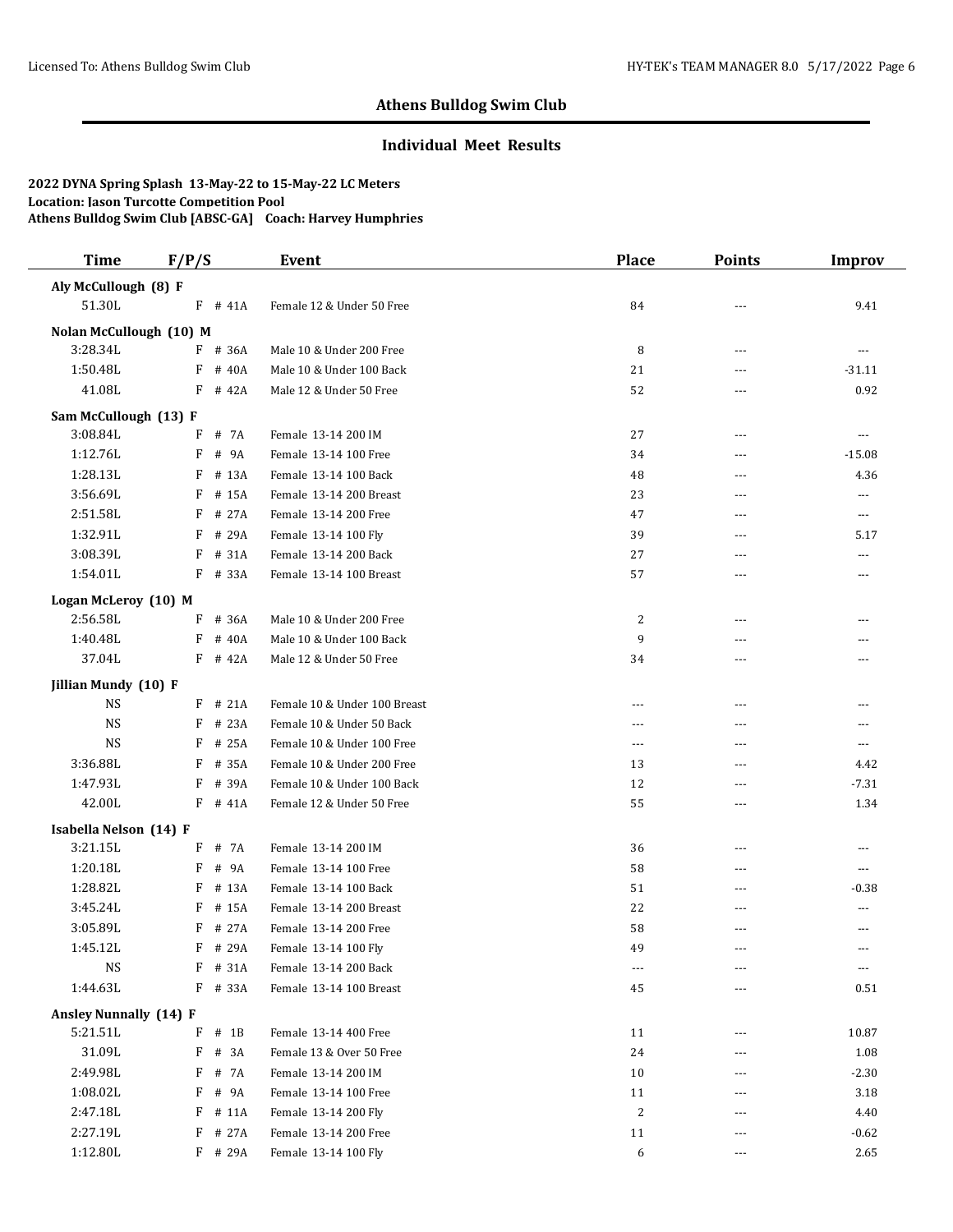## **Individual Meet Results**

| <b>Time</b>                   | F/P/S |           | <b>Event</b>                | <b>Place</b>   | <b>Points</b>  | <b>Improv</b>  |
|-------------------------------|-------|-----------|-----------------------------|----------------|----------------|----------------|
| <b>Ansley Nunnally (14) F</b> |       |           |                             |                |                |                |
| 1:35.23L                      | F     | # 33A     | Female 13-14 100 Breast     | 28             | ---            | 4.58           |
| Lindy Phillips (8) F          |       |           |                             |                |                |                |
| 1:07.18L                      |       | F # 37A   | Female 10 & Under 50 Breast | 28             | $---$          | $-0.11$        |
| 2:13.36L                      | F     | # 39A     | Female 10 & Under 100 Back  | 35             | $\sim$ $\sim$  | $-17.69$       |
| 53.69L                        |       | $F$ # 41A | Female 12 & Under 50 Free   | 90             | $\overline{a}$ | $-8.68$        |
| Luke Phillips (14) M          |       |           |                             |                |                |                |
| 29.17L                        |       | $F$ # 4A  | Male 13 & Over 50 Free      | 52             | $\overline{a}$ | $-1.18$        |
| 5:36.27L DQ                   | F     | # 6A      | Male 13-14 400 IM           | $---$          | $\overline{a}$ | $\ldots$       |
| 1:03.58L                      | F     | # 10A     | Male 13-14 100 Free         | 12             | $- - -$        | $-2.35$        |
| 2:47.80L                      | F     | # 12A     | Male 13-14 200 Fly          | $\overline{4}$ | $\sim$ $\sim$  | 11.08          |
| 3:11.11L                      | F     | # 16A     | Male 13-14 200 Breast       | 11             | ---            | $-0.37$        |
| 1:11.30L                      | F     | # 30A     | Male 13-14 100 Fly          | 9              | $- - -$        | $-0.93$        |
| 2:36.21L                      | F     | # 32A     | Male 13-14 200 Back         | 5              | ---            | $-3.67$        |
| 1:27.66L                      | F     | # 34A     | Male 13-14 100 Breast       | 13             | $- - -$        | 2.23           |
|                               |       |           |                             |                |                |                |
| Grady Price (12) M            |       |           |                             |                |                |                |
| 3:06.43L                      | F     | # 36B     | Male 11-12 200 Free         | 29             | ---            | $\cdots$       |
| 53.87L                        | F     | # 38B     | Male 11-12 50 Breast        | 22             | ---            | $---$          |
| 37.57L                        | F     | # 42A     | Male 12 & Under 50 Free     | 36             | ---            | $-0.33$        |
| Sam Price (10) M              |       |           |                             |                |                |                |
| 3:12.26L                      | F     | # 36A     | Male 10 & Under 200 Free    | 5              | ---            | ---            |
| 51.94L                        | F     | # 38A     | Male 10 & Under 50 Breast   | 5              | $\overline{a}$ | 1.80           |
| 1:44.34L                      | F     | # 40A     | Male 10 & Under 100 Back    | 11             | ---            | $\cdots$       |
| Brody Putman (11) M           |       |           |                             |                |                |                |
| 3:36.92L                      | F     | # 18B     | Male 11-12 200 IM           | 24             | ---            | ---            |
| 42.09L                        | F     | # 24B     | Male 11-12 50 Back          | 16             | ---            | ---            |
| 1:21.37L                      | F     | # 26B     | Male 11-12 100 Free         | 28             | $\overline{a}$ | ---            |
| <b>NS</b>                     | F     | # 36B     | Male 11-12 200 Free         | $- - -$        | $- - -$        | ---            |
| <b>NS</b>                     | F     | # 40B     | Male 11-12 100 Back         | $- - -$        | $---$          | $\overline{a}$ |
| <b>NS</b>                     | F     | # 42A     | Male 12 & Under 50 Free     | $---$          | $-$            | ---            |
| Joey Rhine (12) M             |       |           |                             |                |                |                |
| 5:08.81L                      | F     | # 2A      | Male 11-12 400 Free         | 5              | $---$          | $-22.38$       |
| 2:41.99L                      |       | $F$ # 18B | Male 11-12 200 IM           | 3              | ---            | $-12.07$       |
| 32.63L                        | F     | # 20B     | Male 11-12 50 Fly           | 5              | $---$          | $-3.48$        |
| 1:28.93L                      | F     | # 22B     | Male 11-12 100 Breast       | 3              |                | $-6.56$        |
| 34.83L                        | F     | # 24B     | Male 11-12 50 Back          | 2              | ---            | $-2.50$        |
| 2:23.46L                      | F     | # 36B     | Male 11-12 200 Free         | 6              | ---            | $-12.30$       |
| 41.07L DQ                     | F     | # 38B     | Male 11-12 50 Breast        | $\cdots$       |                | $\cdots$       |
| 1:17.57L                      | F     | # 40B     | Male 11-12 100 Back         | 8              |                | 1.48           |
| 30.12L                        |       | $F$ # 42A | Male 12 & Under 50 Free     | 6              |                | $-0.39$        |
|                               |       |           |                             |                |                |                |
| Janie Ripps (15) F            |       |           |                             |                |                |                |
| 6:06.45L                      | F     | # 5B      | Female 15-16 400 IM         | 6              | ---            | 4.04           |
| 2:56.90L                      |       | F # 7B    | Female 15-16 200 IM         | $20\,$         | ---            | 4.76           |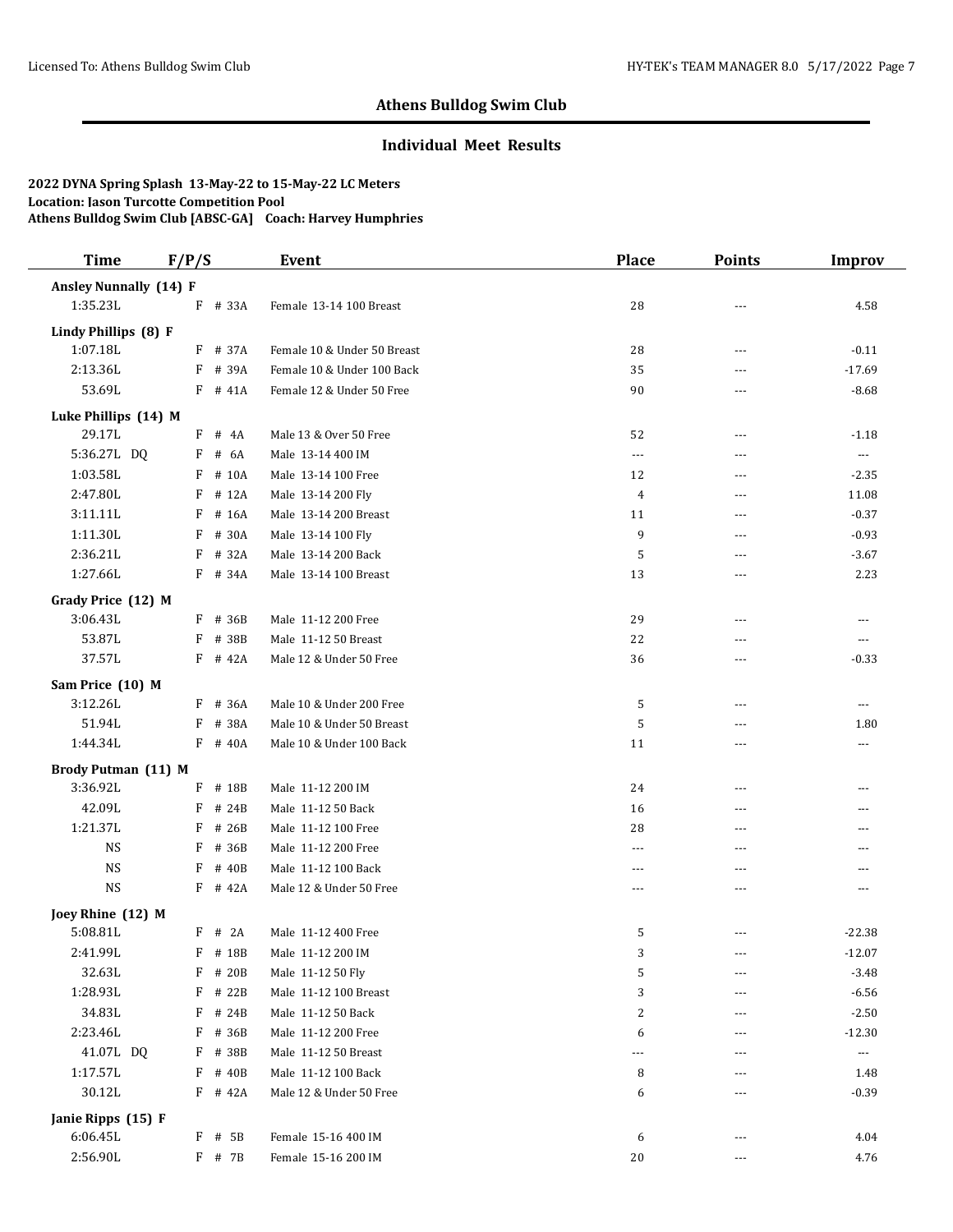## **Individual Meet Results**

| <b>Time</b>            | F/P/S      | Event                      | <b>Place</b>   | <b>Points</b>  | <b>Improv</b> |
|------------------------|------------|----------------------------|----------------|----------------|---------------|
| Janie Ripps (15) F     |            |                            |                |                |               |
| 2:53.16L               | F # 11B    | Female 15-16 200 Fly       | 4              | $\overline{a}$ | 8.66          |
| 3:31.00L               | F<br># 15B | Female 15-16 200 Breast    | 11             | $- - -$        | 10.75         |
| 1:16.00L               | F<br># 29B | Female 15-16 100 Fly       | 15             | $\overline{a}$ | 1.64          |
| 1:37.24L               | F # 33B    | Female 15-16 100 Breast    | 19             | $\overline{a}$ | 4.47          |
| Leah Templin (11) F    |            |                            |                |                |               |
| 3:24.87L               | F # 17B    | Female 11-12 200 IM        | 12             | ---            | $\cdots$      |
| 39.54L                 | F<br># 19B | Female 11-12 50 Fly        | 22             | $- - -$        | $-4.42$       |
| 1:22.27L               | F # 25B    | Female 11-12 100 Free      | 29             | $\overline{a}$ | ---           |
| Kailey Teyner (15) F   |            |                            |                |                |               |
| 33.00L                 | # 3A<br>F  | Female 13 & Over 50 Free   | 55             | ---            | 2.93          |
| 6:09.13L DQ            | # 5B<br>F  | Female 15-16 400 IM        | $\cdots$       | $\overline{a}$ | $\cdots$      |
| 2:50.91L               | # 7B<br>F  | Female 15-16 200 IM        | 15             | $\overline{a}$ | 7.66          |
| 1:11.06L               | # 9B<br>F  | Female 15-16 100 Free      | 30             | $\overline{a}$ | 5.28          |
| 3:09.81L               | F<br># 15B | Female 15-16 200 Breast    | 3              | $\overline{a}$ | 12.57         |
| 2:33.71L               | F<br># 27B | Female 15-16 200 Free      | 25             | ---            | 5.94          |
| 1:26.63L               | F<br># 29B | Female 15-16 100 Fly       | 26             | ---            | 2.38          |
| 1:31.15L               | F # 33B    | Female 15-16 100 Breast    | 14             | ---            | 5.82          |
| Torin Trotter (13) M   |            |                            |                |                |               |
| 2:35.94L               | $F$ # 8A   | Male 13-14 200 IM          | 7              | $\overline{a}$ | $-7.87$       |
| 1:00.79L               | F<br># 10A | Male 13-14 100 Free        | 8              | ---            | $-2.29$       |
| 1:13.69L               | F<br># 14A | Male 13-14 100 Back        | 11             | ---            | $-4.58$       |
| 3:13.00L               | F<br># 16A | Male 13-14 200 Breast      | 12             | ---            | ---           |
| Hong-Yi Wang (9) M     |            |                            |                |                |               |
| 59.45L                 | F<br># 20A | Male 10 & Under 50 Fly     | 27             | ---            | $-8.40$       |
| 2:01.70L               | # 22A<br>F | Male 10 & Under 100 Breast | 8              | ---            | ---           |
| 1:56.11L               | F # 26A    | Male 10 & Under 100 Free   | 40             | ---            | ---           |
| Silas Webb (9) M       |            |                            |                |                |               |
| 1:08.75L               | # 20A<br>F | Male 10 & Under 50 Fly     | 33             | $\overline{a}$ | $-0.14$       |
| 52.38L                 | # 24A<br>F | Male 10 & Under 50 Back    | 28             | ---            | 1.07          |
| 1:43.69L               | # 26A<br>F | Male 10 & Under 100 Free   | 29             | ---            | $-50.17$      |
| 1:06.92L DQ            | F # 38A    | Male 10 & Under 50 Breast  | $\overline{a}$ | $---$          | $\cdots$      |
| 1:54.30L DQ            | $F$ # 40A  | Male 10 & Under 100 Back   |                |                |               |
| 45.64L                 | $F$ # 42A  | Male 12 & Under 50 Free    | 72             |                | $-3.27$       |
| Makayla West (11) F    |            |                            |                |                |               |
| 1:58.53L               | $F$ # 21B  | Female 11-12 100 Breast    | 25             | ---            | ---           |
| 46.33L                 | $F$ # 23B  | Female 11-12 50 Back       | 32             |                |               |
| 1:36.43L               | $F$ # 25B  | Female 11-12 100 Free      | 56             |                |               |
| Nathan Westrick (13) M |            |                            |                |                |               |
| <b>NS</b>              | $F$ # 28A  | Male 13-14 200 Free        | $---$          |                | ---           |
| <b>NS</b>              | F # 32A    | Male 13-14 200 Back        |                |                |               |
| <b>NS</b>              | $F$ # 34A  | Male 13-14 100 Breast      |                | ---            |               |
|                        |            |                            |                |                |               |